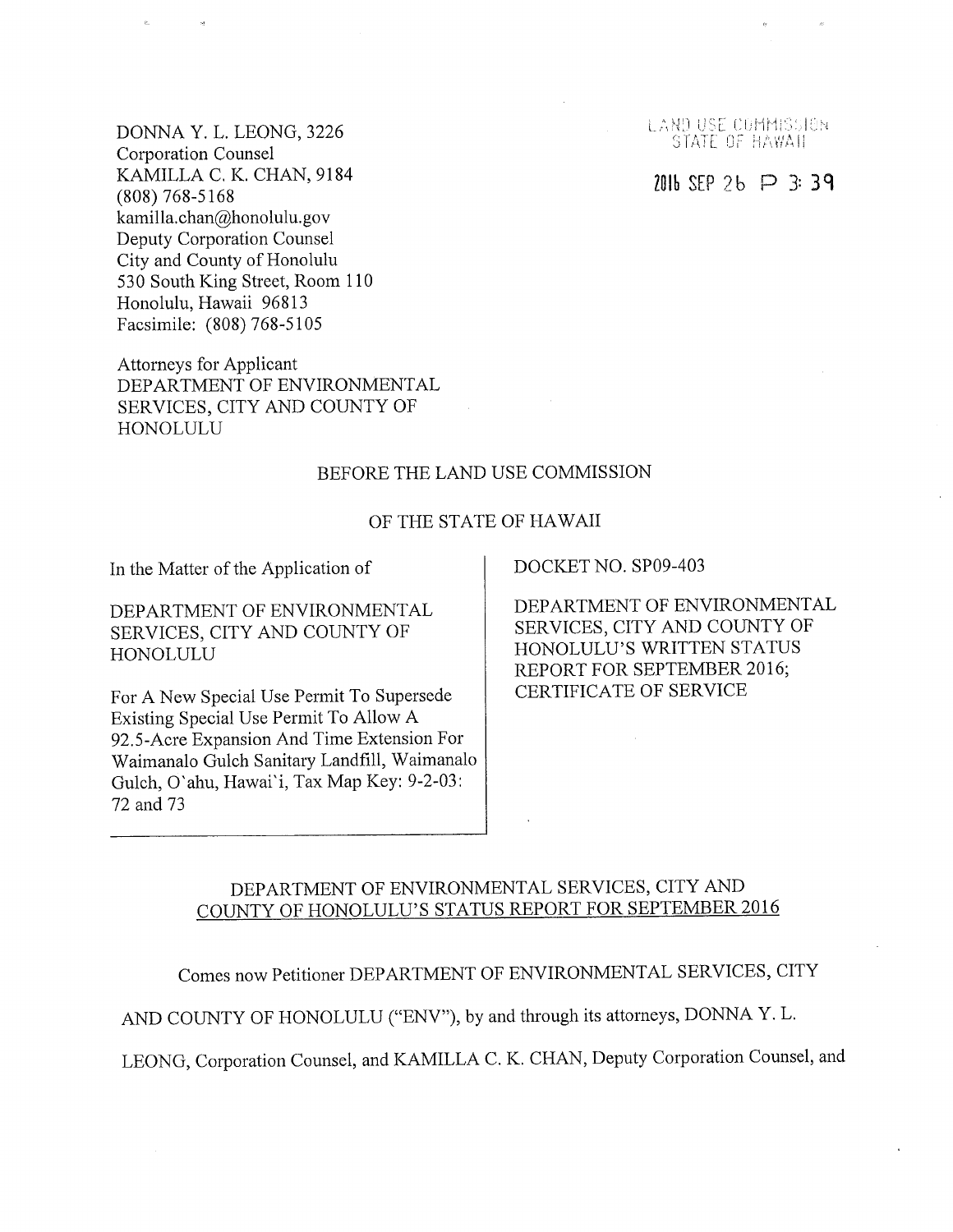hereby files its written status report for September 2016 pursuant to the Land Use Commission of the State of Hawaii Order Requiring Written Status Reports, dated May 28, 2014.

ENV represents that on August 17, 2016, the Honolulu Planning Commission ordered the consolidation of County Special Use Permit File No. 2008/SUP-2 and ENV's application to modify the State Land Use Commission ("LUC") Order filed on October 22, 2009. The Honolulu Planning Commission also denied the Motion to Stay Proceedings to April 22, 2017 and continued the contested case hearing to 1:30 p.m. on October 26, 2016, when it will issue its decision and order on the consolidated proceeding.

ENV continues to work toward further diversion of waste from the Waimanalo Gulch Sanitary Landfill.

DATED: Honolulu, Hawaii, September 26, 2016.

DONNA Y. L. LEONG Corporation Counsel

By

KAMILLA C. K. CHAN Deputy Corporation Counsel

Attorneys for Applicant DEPARTMENT OF ENVIRONMENTAL SERVICES, CITY AND COUNTY OF HONOLULU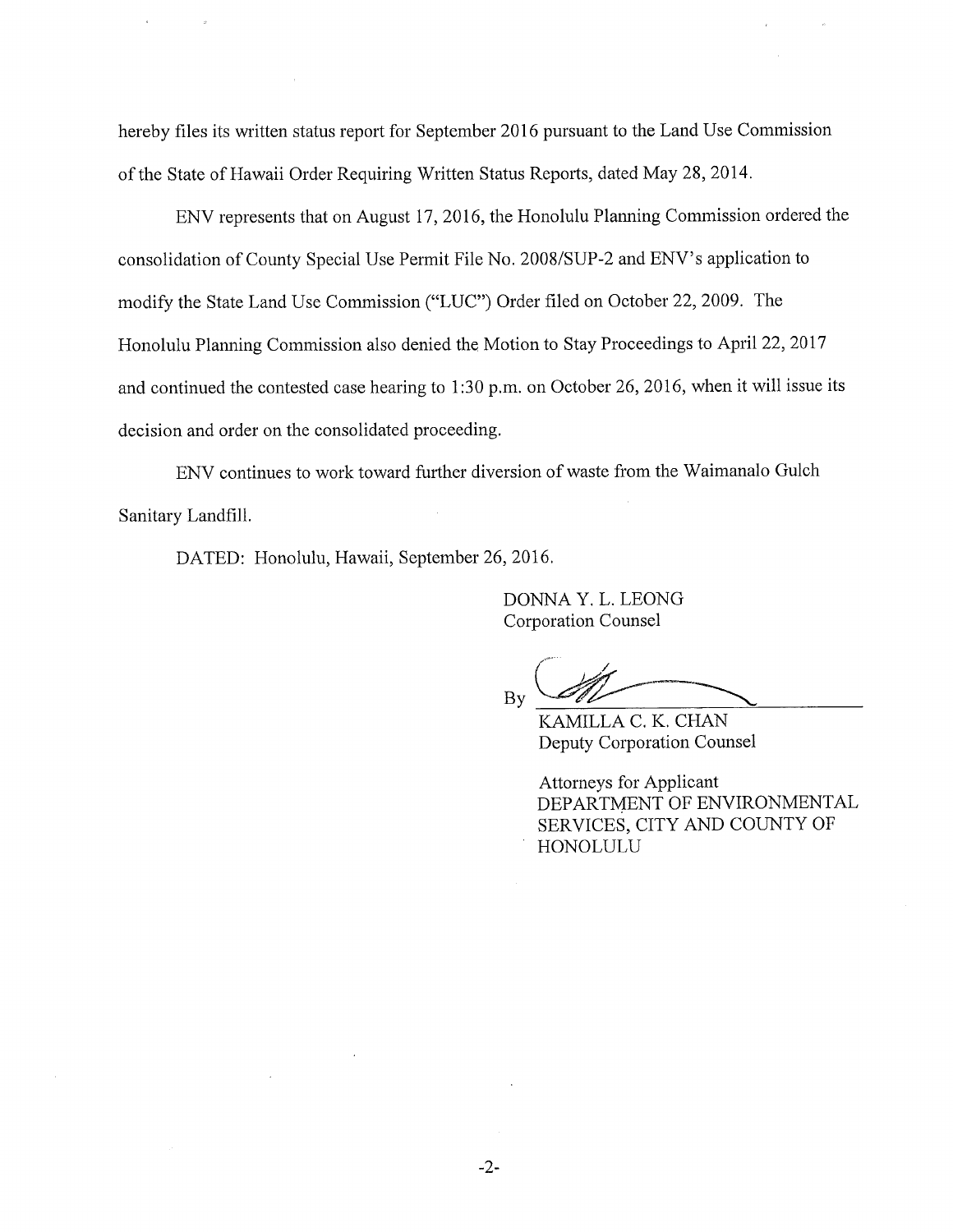# BEFORE THE LAND USE COMMISSION

### OF THE STATE OF HAWAII

In the Matter of the Application of

DEPARTMENT OF ENVIRONMENTAL SERVICES, CITY AND COUNTY OF HONOLULU

For A New Special Use Permit To Supersede Existing Special Use Permit To Allow A 92.5-Acre Expansion And Time Extension For Waimanalo Gulch Sanitary Landfill, Waimanalo Gulch, O'ahu, Hawai'i, Tax Map Key: 9-2-03: 72 and 73

DOCKET NO. SP09-403

CERTIFICATE OF SERVICE

## CERTIFICATE OF SERVICE

I hereby certify that a copy of the DEPARTMENT OF ENVIRONMENTAL

# SERVICES, CITY AND COUNTY OF HONOLULU'S WRITTEN STATUS REPORT

FOR SEPTEMBER 2016 was duly served by either hand-delivery or U. S. Mail, postage

prepaid, by certified mail, return receipt requested, to the following on the date below, addressed

as follows:

|                                                                                                                     | Delivery | Mail |
|---------------------------------------------------------------------------------------------------------------------|----------|------|
| Leo Asuncion, Acting Director<br>Office of Planning<br>P. O. Box 2359<br>Honolulu, Hawaii 96804-2359                | Х        |      |
| Brian Yee, Esq.<br>Deputy Attorney General<br>Hale Auhau, Third Floor<br>425 Queen Street<br>Honolulu, Hawaii 96813 |          |      |